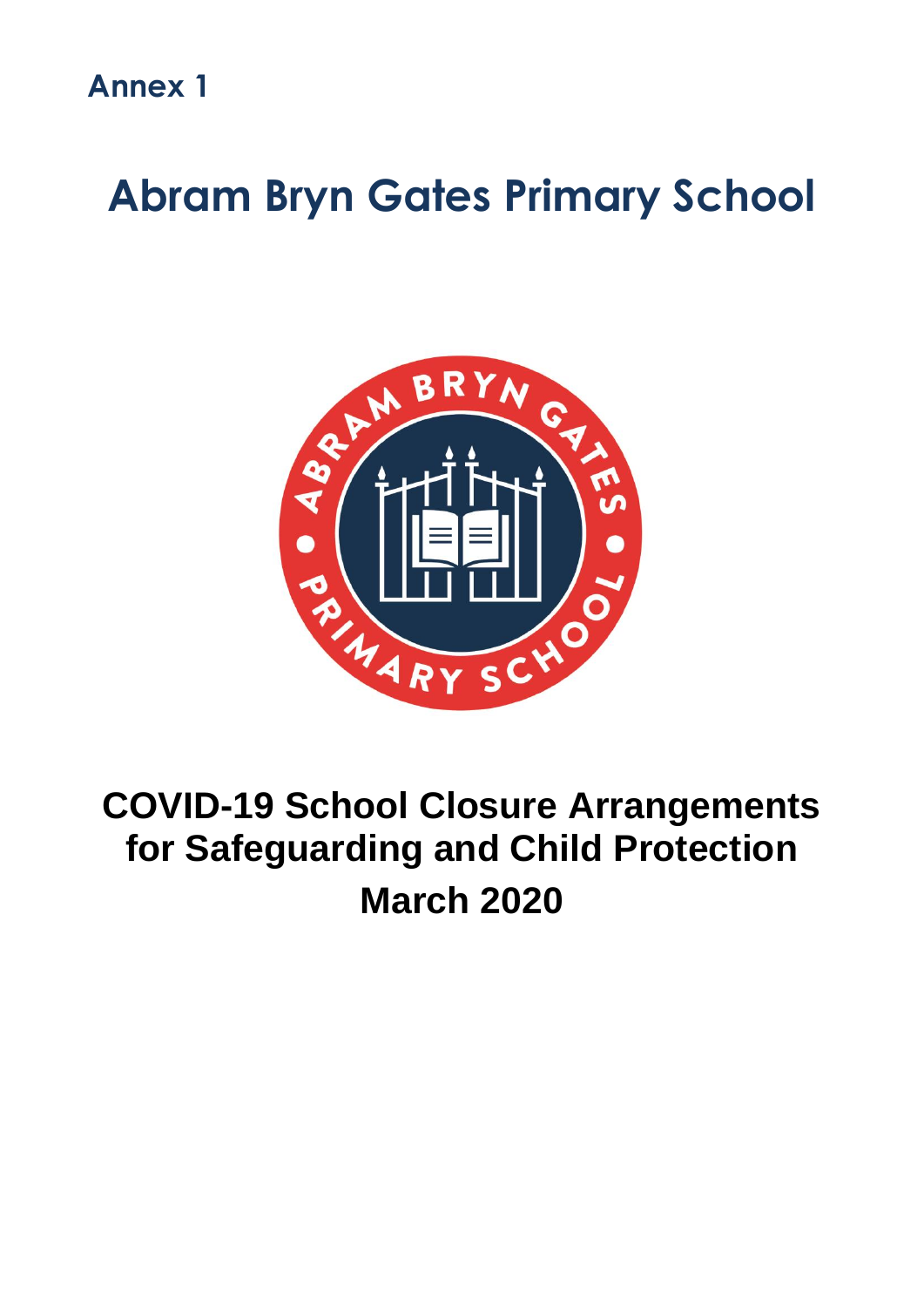## 1. Context

From 20<sup>th</sup> March 2020 parents were asked to keep their children at home, wherever possible, and for schools to remain open only for those children of workers critical to the COVID-19 response who absolutely need to attend.

Schools and all childcare providers were asked to provide care for a limited number of children children who are vulnerable, and children whose parents are critical to the COVID-19 response and cannot be safely cared for at home.

This addendum to the Abram Bryn Gates Primary school's Safeguarding policy contains details of our individual safeguarding arrangements in the following areas:

|   |  | 2              |  |
|---|--|----------------|--|
|   |  | $\overline{2}$ |  |
|   |  | 3              |  |
|   |  | 3              |  |
|   |  |                |  |
|   |  |                |  |
|   |  |                |  |
|   |  | 5              |  |
|   |  | 5              |  |
|   |  | 6              |  |
|   |  | 6              |  |
| 7 |  |                |  |
| 7 |  |                |  |

## 2. Key Contacts

| Role                            | <b>Name</b>           | <b>Email Address</b>                     |
|---------------------------------|-----------------------|------------------------------------------|
| Designated<br>Safeguarding Lead | Joan<br>Coppell       | j.coppell@bryngates.wigan.sch.uk         |
| Deputy<br>Safeguarding Lead     | Gillian<br>Talbot     | headteacher@admin.bryngates.wigan.sch.uk |
| Deputy<br>Safeguarding Lead     | Lorraine<br>Green     | l.green@bryngates.wigan.sch.uk           |
| <b>Executive Head</b>           | Gillian<br>Talbot     | headteacher@admin.bryngates.wigan.sch.uk |
| <b>Chair of Governors</b>       | Joe<br><b>Buckler</b> | buckler428@gmail.com                     |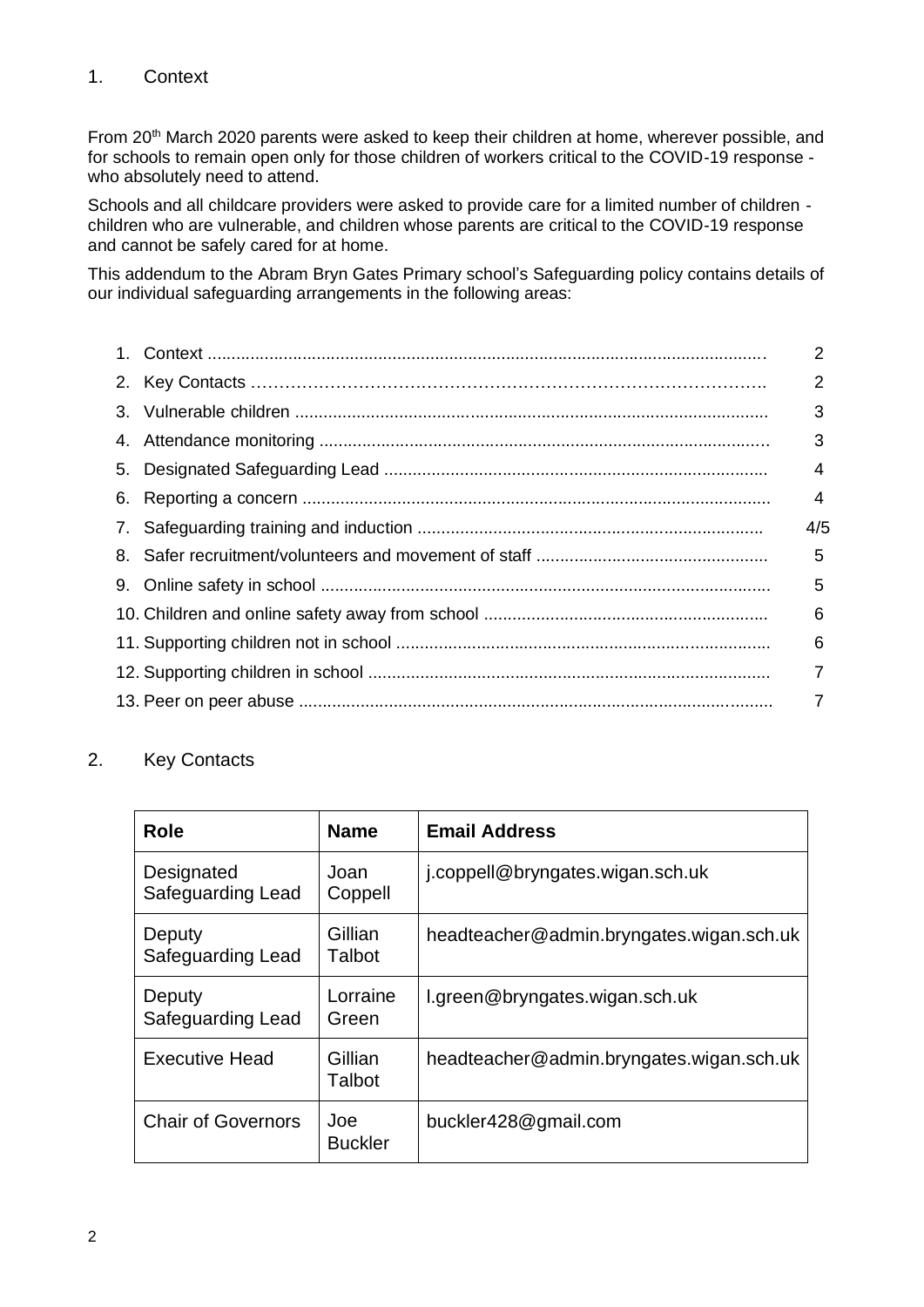## 3. Vulnerable Children

Vulnerable children include those who have a social worker and those children and young people with education, health and care (EHC) plans.

Those who have a social worker include children who have a Child Protection Plan and those who are looked after by the Local Authority. A child may also be deemed to be vulnerable if they have been assessed as being in need or otherwise meet the definition in Section 17 of the Children Act 1989.

Those with an EHC plan will be risk-assessed in consultation with the Local Authority and parents, to decide whether they need to continue to be offered a school or college place in order to meet their needs, or whether they can safely have their needs met at home. This could include, if necessary, carers, therapists or clinicians visiting the home to provide any essential services. Many children and young people with EHC plans can safely remain at home.

Eligibility for free school meals on its own should not be the determining factor in assessing vulnerability.

Senior leaders, especially the Designated Safeguarding Lead (and deputies) know who our most vulnerable children are. They have the flexibility to offer a place to those on the edge of receiving children's social care support.

Abram Bryn Gates Primary School will continue to work with and support children's social workers to help protect their vulnerable children. This includes working with and supporting children's social workers and the local authority's virtual school head (VSH) for looked-after and previously lookedafter children. The lead person for this will be the Designated Safeguarding Lead.

There is an expectation that vulnerable children who have a social worker will attend an education setting, so long as they do not have underlying health conditions that put them at risk. In circumstances where a parent does not want to bring their child to an education setting, and their child is considered vulnerable, the social worker and the Designated Safeguarding Lead will explore the reasons for this directly with the parent.

Where parents are concerned about the risk of the child contracting COVID-19, the Designated Safeguarding Lead or the social worker will talk through these anxieties with the parent/carer following the advice set out by Public Health England (PHE).

Abram Bryn Gates Primary School will encourage our vulnerable children and young people to attend school, including remotely, if needed.

## 4. Attendance Monitoring

The Executive Head will submit a daily register of children attending school to the Department for Education (DfE). Local authorities and education settings do not need to complete their usual dayto-day attendance processes to follow up on non-attendance.

Abram Bryn Gates Primary School and social workers will agree with parents/carers whether children in need should be attending school. School will then follow up on any pupil they were expecting to attend but who does not attend. School will also follow up with any parent/carer who has arranged care for their child(ren) and the child(ren) subsequently do not attend.

To support the above, Abram Bryn Gates Primary school will, when communicating with parents/carers, confirm emergency contact numbers are correct and ask for any additional emergency contact numbers where they are available.

In all circumstances where a vulnerable child does not take up their place at school, or discontinues, Abram Bryn Gates Primary school will notify their social worker.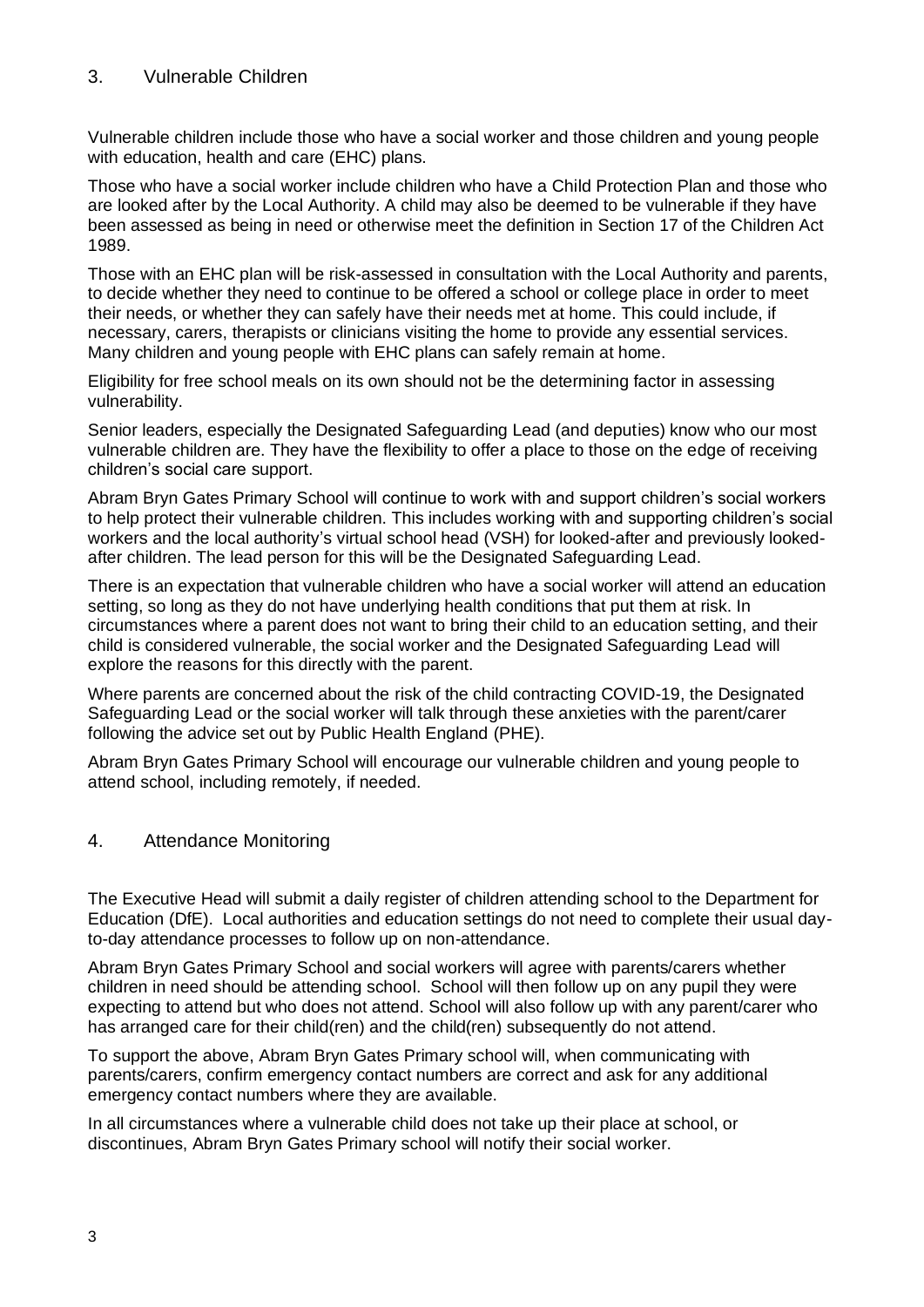## 5. Designated Safeguarding Lead

Abram Bryn Gates Primary school has a Designated Safeguarding Lead (DSL) and two Deputy DSLs. The Chair of Governors is also the governor with specific responsibility for safeguarding.

Full contact details are listed in 2. Key Contacts.

The optimal scenario is to have a trained DSL (or deputy) available on site. Where this is not the case, a trained DSL (or deputy) will be available to be contacted via phone or online video - for example when working from home.

Where a trained DSL (or deputy) is not on site, in addition to the above, a senior leader will assume responsibility for coordinating safeguarding on site.

This might include updating and managing access to the school's child protection online management system (CPOMS) and liaising with the offsite DSL (or deputy) and, as required, liaising with children's social workers where they require access to children in need and/or to carry out statutory assessments at the school.

It is important that all Abram Bryn Gates Primary school's staff and volunteers (if any) have access to a trained DSL (or deputy). On each day, staff on site will be made aware of who that person is and how to speak to them.

The DSL will continue to engage with social workers and attend all multi-agency meetings, which can be done remotely.

#### 6. Reporting a Concern

Where staff have a concern about a child, they should continue to follow the process outlined in Abram Bryn Gates Primary school's Safeguarding Policy, this includes making a report via CPOMS, which can be done remotely.

In the unlikely event that a member of staff cannot access their CPOMS from home, they should email the Designated Safeguarding Lead and the Executive Head. This will ensure that the concern is received.

Staff are reminded of the need to report any concern immediately and without delay.

Where staff are concerned about an adult working with children in the school, they should report the concern to the Executive Head immediately. If there is a requirement to make a notification to the headteacher whilst away from school, this should be done verbally and followed up with an email to the Executive Head.

Concerns around the Executive Head should be directed to the Chair of Governors (full contact details are listed in 2. Key Contacts).

## 7. Safeguarding Training and Induction

DSL training is very unlikely to take place whilst there remains a threat of the COVID-19 virus.

For the period COVID-19 measures are in place, a DSL (or deputy) who has been trained will continue to be classed as a trained DSL (or deputy) even if they are unable to attend their refresher training.

All existing school staff have had safeguarding training and have read Part 1 of Keeping Children Safe in Education (2019) (KCSIE). The DSL should communicate with staff any new local arrangements, so they know what to do if they are worried about a child.

Where new staff are recruited, or new volunteers enter Abram Bryn Gates Primary School, they will continue to be provided with a safeguarding induction.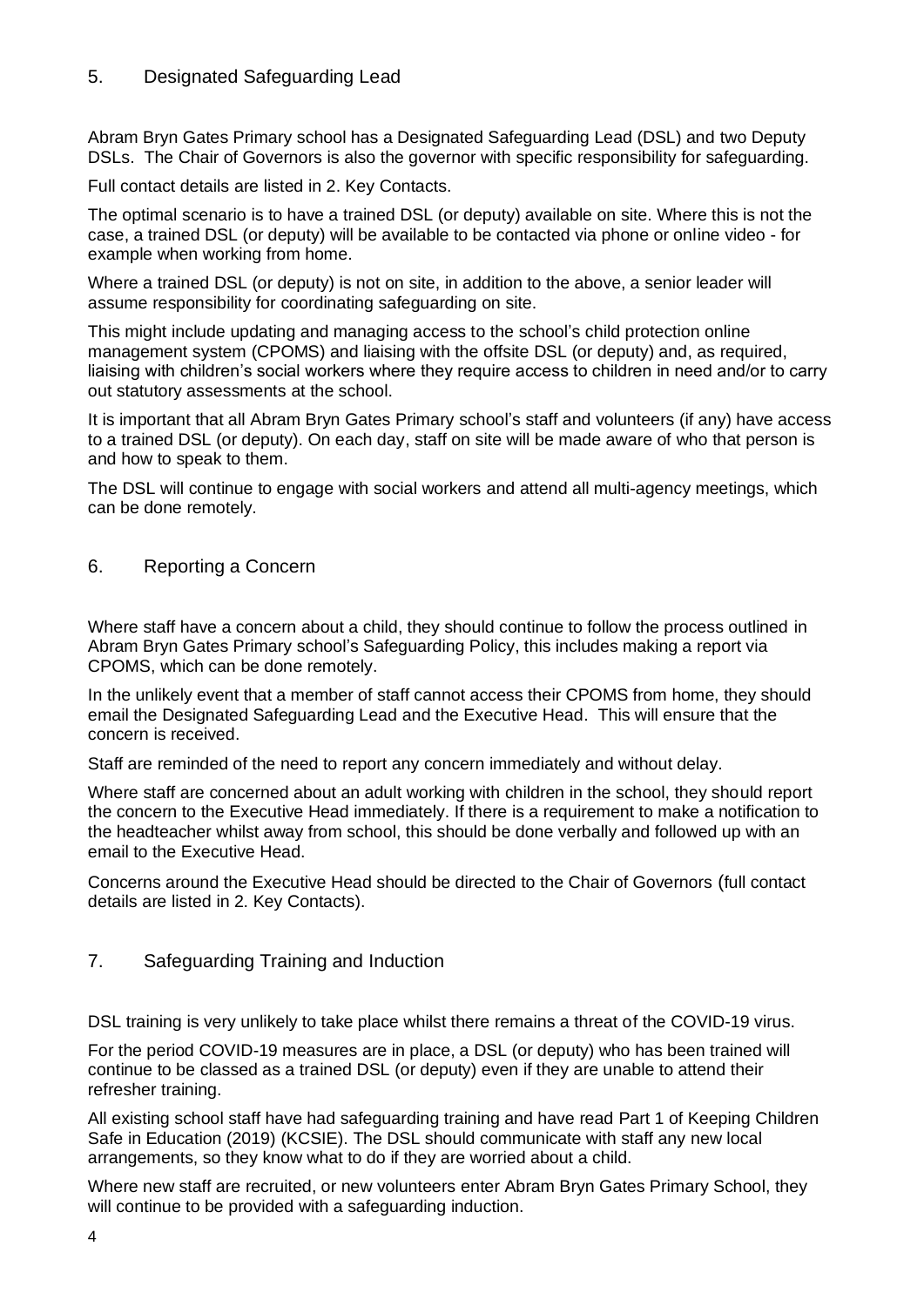If staff are deployed from another education or children's workforce setting to our school, we will take into account the DfE supplementary guidance Coronavirus (COVID-19): safeguarding children in schools, colleges and other providers (2020) during the COVID-19 pandemic and will accept portability as long as the current employer confirms in writing that:-

- the individual has been subject to an enhanced DBS and children's barred list check
- there are no known concerns about the individual's suitability to work with children
- there is no ongoing disciplinary investigation relating to that individual

Upon arrival, they will be signposted to Abram Bryn Gates Primary school's safeguarding policy, confirmation of local processes and confirmation of DSL arrangements.

## 8. Safer Recruitment/Volunteers and Movement of Staff

It remains essential that people who are unsuitable are not allowed to enter the children's workforce or gain access to children. When recruiting new staff, Abram Bryn Gates Primary school will continue to follow the relevant safer recruitment processes for their setting, including, as appropriate, relevant sections in Part 3 of KCSIE (2019).

In response to COVID-19, the Disclosure and Barring Service (DBS) has made changes to its guidance on standard and enhanced DBS ID checking to minimise the need for face-to-face contact.

Where Abram Bryn Gates Primary school are utilising volunteers, we will continue to follow the checking and risk assessment process as set out in paragraphs 167 to 172 of KCSIE (2019). Under no circumstances will a volunteer who has not been checked be left unsupervised or allowed to work in regulated activity.

Abram Bryn Gates Primary school will continue to follow the legal duty to refer to the DBS anyone who has harmed or poses a risk of harm to a child or vulnerable adult. Full details can be found at paragraph 163 of KCSIE (2019).

Abram Bryn Gates Primary school will continue to consider and make referrals to the Teaching Regulation Agency (TRA) as per paragraph 166 of KCSIE (2019) using the TRA's advice and guidance for making a referral.

During the COVID-19 period, all referrals should be made by emailing [misconduct.teacher@education.gov.uk.](mailto:misconduct.teacher@education.gov.uk)

Whilst acknowledging the challenge of the current national emergency, it is essential from a safeguarding perspective that Abram Bryn Gates Primary school is aware, on any given day, which staff/volunteers will be in the school, and that appropriate checks have been carried out, especially for anyone engaging in regulated activity. As such, Abram Bryn Gates Primary school will continue to keep the Single Central Record (SCR) up to date as outlined in paragraphs 148 to 156 in KCSIE (2019).

9. Online Safety in School

Abram Bryn Gates Primary school will continue to provide a safe environment, including online. This includes the use of an online filtering system.

Where students are using computers in school, appropriate supervision will be in place.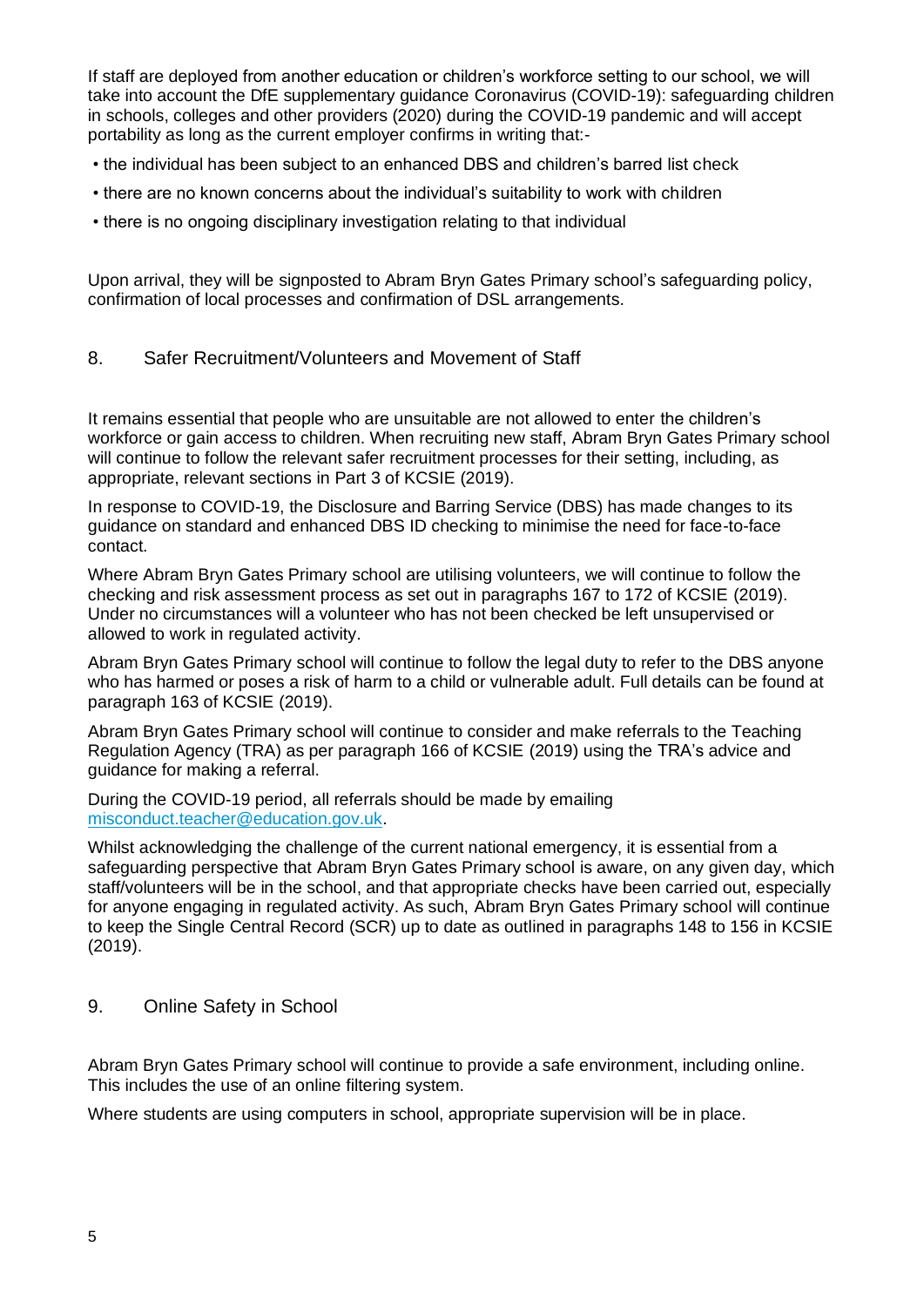## 10. Children and Online Safety Away from School

It is important that all staff who interact with children, including online, continue to look out for signs indicating a child may be at risk. Any such concerns should be dealt with in the usual manner as detailed in the Safeguarding Policy and, where appropriate, referrals should still be made to children's social care and, as required, the police.

Online teaching should follow the same principles as set out in Abram Bryn Gate Primary school's Code of Conduct.

Abram Bryn Gates Primary school will ensure any use of online learning tools and systems is in line with privacy and data protection/GDPR requirements.

Below are some things to consider when delivering virtual lessons, especially where webcams are involved:

- No 1:1s, groups only
- Staff and children must wear suitable clothing, as should anyone else in the household

• Any computers used should be in appropriate areas, for example, not in bedrooms and the background should be blurred

• The live class should be recorded so that if any issues were to arise, the video can be reviewed

• Live classes should be kept to a reasonable length of time, or the streaming may prevent the family 'getting on' with their day

• Language must be professional and appropriate, including any family members in the background

• Staff must only use platforms provided by Abram Bryn Gates Primary school to communicate with pupils

• Staff should record, the length, time, date and attendance of any sessions held.

#### 11. Supporting Children not in School

Abram Bryn Gates Primary school is committed to ensuring the safety and wellbeing of all its children and young people.

Where the DSL has identified a child to be on the edge of social care support, or who would normally receive pastoral-type support in school, they should ensure that a robust communication plan is in place for that child or young person.

Details of this plan must be recorded on CPOMS, as should a record of any contact made.

The communication plans can include: remote contact, phone contact and door-step visits. Other individualised contact methods should be considered and recorded.

Abram Bryn Gates Primary school and its DSL will work closely with all stakeholders to maximise the effectiveness of any communication plan.

This plan must be reviewed regularly (at least once a fortnight) and where concerns arise, the DSL will consider any referrals, as appropriate.

The school will share safeguarding messages via the parent/carer messaging system - Class Dojo.

Abram Bryn Gates Primary school recognises that school is a protective factor for children and young people, and that the current circumstances can affect the mental health of pupils and their parents/carers. Teachers at Abram Bryn Gates Primary school need to be aware of this in setting expectations of pupils' work where they are at home.